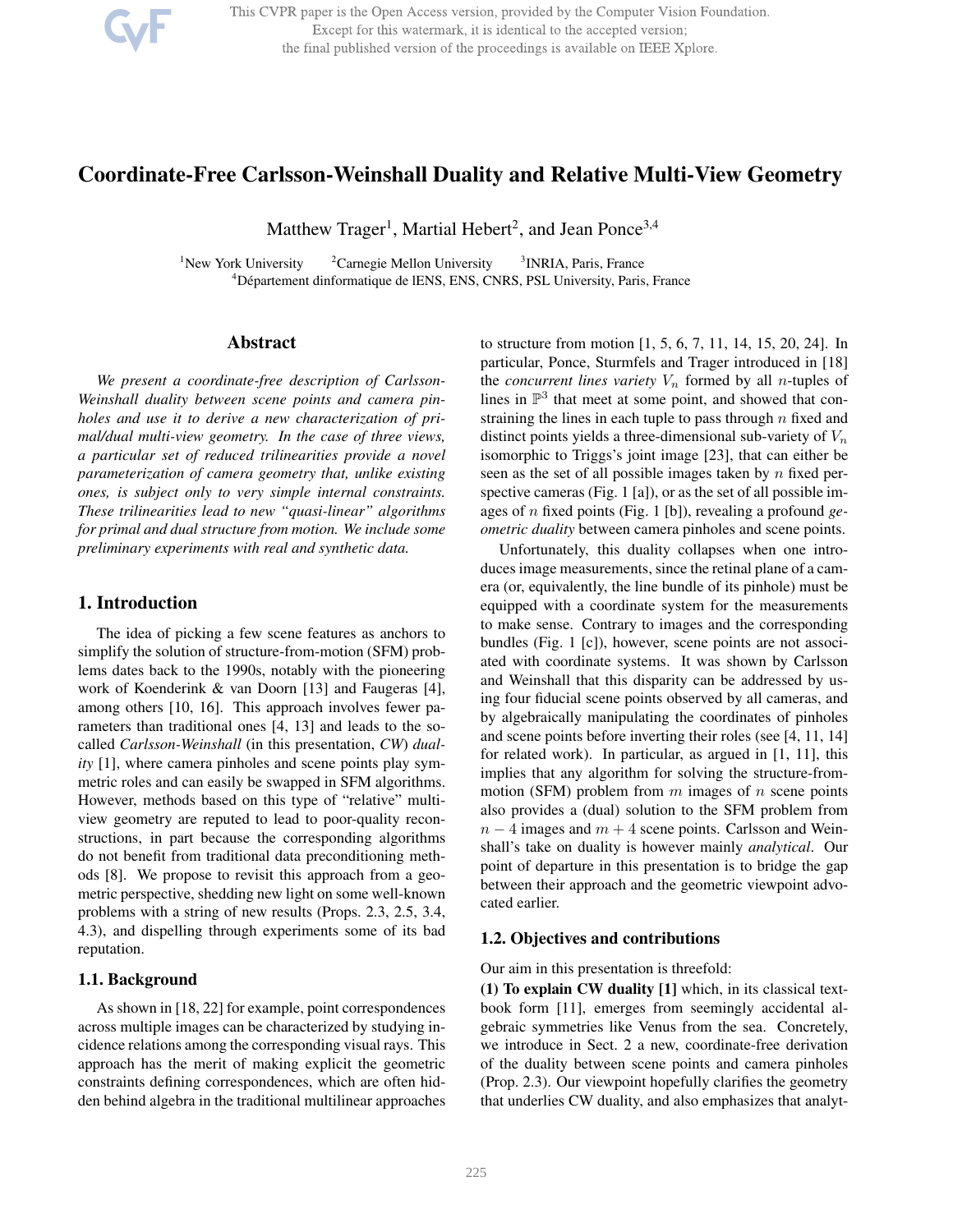

Figure 1. The sub-variety of the concurrent lines variety formed by all concurrent n-tuples of lines passing through  $n$  fixed points represents (a) the set of all perspective images of these points, as well as (b) the set of all images taken by the corresponding pinholes. The introduction of image (or equivalently, bundle) coordinate systems (c) breaks this duality, but it can be restored by (d)-(e) using four fiducial points observed by all cameras to define the corresponding image coordinate systems.

ical formulations of duality can be given *any* scene and image coordinate systems (Prop. 2.5 and Fig. 1[d,e]) [1, 4, 11]. (2) To characterize reduced multi-view geometry. We present in Sect. 3 a description of multi-view geometry in terms of the *reduced joint image* and its dual (Prop. 3.4). We also introduce a new parametrization of trinocular geometry in terms of both primal and dual *reduced trilinearities*. An interesting feature of these conditions is that, unlike trifocal tensors [9, 20, 24], they are subject to very *simple* internal constraints [6, 7, 11] (Prop. 4.3).

(3) To add to the three-view SFM arsenal. Our reduced trilinearities lead to new algorithms for structure from motion from primal and dual trilinearities, with competitive performance in experiments with real and synthetic data (Sect. 5).

#### 1.3. Notation and elements of line geometry

Much of our presentation will distinguish purely geometric, coordinate-free properties of point configurations from analytical properties established in some coordinate system. To avoid confusion, we will use a teletype font to designate points in  $\mathbb{P}^n$ , e.g., x, y, and a bold italic font to designate their homogeneous coordinates in some coordinate frame, e.g.,  $x$ ,  $y$ . Whether we speak of points or their homogeneous coordinates should thus be clear, and we will often call both representations *points* for simplicity. We will call the first  $n + 1$  points of any projective basis  $(x_1, ..., x_{n+1}, x_{n+2})$ , with coordinates  $(1, 0, ..., 0)^T$ to  $(0, \ldots, 0, 1)^T$ , the *coordinate points*. The last one,  $x_{n+2}$ , with coordinates  $(1, \ldots, 1)^T$ , is called the *unit point*. Let us also recall here some basic concepts of line geometry. The *join operator* associates with two distinct points x and y the unique line x ∨ y passing through them. Given some coordinate system for  $\mathbb{P}^3$ , this geometric operator admits an analytical counterpart, and the line  $1 = x \vee y$  joining two points with coordinates  $\mathbf{x} = (x_1, \dots, x_4)^T$  and  $\boldsymbol{y} = (y_1, \dots, y_4)^T$  has homogeneous *Plücker coordinates* 

$$
l = \begin{bmatrix} u \\ v \end{bmatrix} \text{ with } u = \begin{bmatrix} x_4y_1 - x_1y_4 \\ x_4y_2 - x_2y_4 \\ x_4y_3 - x_3y_4 \end{bmatrix}, v = \begin{bmatrix} x_2y_3 - x_3y_2 \\ x_3y_1 - x_1y_3 \\ x_1y_2 - x_2y_1 \end{bmatrix}. \tag{1}
$$

The vectors  $u$  and  $v$  in (1) are orthogonal by construction, and Plücker coordinates identify the four-dimensional set

of lines in  $\mathbb{P}^3$  with a quadratic hypersurface of  $\mathbb{P}^5$ , known as the *Klein quadric*. Two lines with Plücker coordinates  $\mathbf{l} = (\mathbf{u}; \mathbf{v})$  and  $\mathbf{l}' = (\mathbf{u}'; \mathbf{v}')$  intersect (or, equivalently, are coplanar) if and only if  $\mathbf{u} \cdot \mathbf{v}' + \mathbf{u}' \cdot \mathbf{v} = 0$ . The *line bundle* associated with a point x in  $\mathbb{P}^3$  is the set of lines passing through that point. It corresponds to a two-dimensional projective subspace of the Klein quadric, (projectively) isomorphic to any plane  $\pi$  not passing through x, each line in the bundle being associated with the point where it intersects  $\pi$ . Finally, the following result from [17] will be used repeatedly in the sequel.

Proposition 1.1 ([17]). *A necessary (and generically sufficient)* condition for three lines with Plücker coordinates **l**, l ′ *,* l ′′ *to intersect is that the four minors*

$$
T_1 = \begin{vmatrix} l_2 l_2' l_2'' \\ l_3 l_3' l_3'' \\ l_4 l_4' l_4'' \end{vmatrix}, T_2 = \begin{vmatrix} l_3 l_3' l_3'' \\ l_1 l_1' l_1'' \\ l_5 l_5' l_5'' \end{vmatrix}, T_3 = \begin{vmatrix} l_1 l_1' l_1'' \\ l_2 l_2' l_2'' \\ l_6 l_6' l_6'' \end{vmatrix}, T_4 = \begin{vmatrix} l_4 l_4' l_4'' \\ l_5 l_5' l_5'' \\ l_6 l_6' l_6'' \end{vmatrix} \tag{2}
$$

of the  $6 \times 3$  matrix  $[\bm{l}, \bm{l}', \bm{l}'']$  all vanish. In addition, the van*ishing of a single minor*  $T_k$  ( $k = 1, 2, 3, 4$ ) *is a necessary and sufficient condition for these lines to admit a common transversal through the* k*th coordinate point.*

#### 2. Point configurations and CW duality

#### 2.1. Geometric point of view

Moving together scene points and cameras without changing their relative positions will not change the images of the scene recorded by the cameras. This is sometimes referred to as the projective ambiguity of structure from motion, but we propose here instead to capture the underlying "projective rigidity" in terms of projective *configurations*.

**Definition 2.1.** *Two k-tuples of points in*  $\mathbb{P}^n$  *are* isomorphic *if they are related by a projective transformation of*  $\mathbb{P}^n$ *. Isomorphism is an equivalence relation, and its equivalence classes are called* k-configurations*.*

The configuration associated with k points  $x_1$  to  $x_k$  is denoted by  $\langle x_1, \ldots, x_k \rangle$ . For  $k \leq n+2$ , generic point configurations are always isomorphic, so we will assume  $k > n+2$ from now on. Given some pinhole c in  $\mathbb{P}^3$  and some retinal plane  $\pi$  not passing through c, the corresponding perspective projection can be defined in a purely geometric manner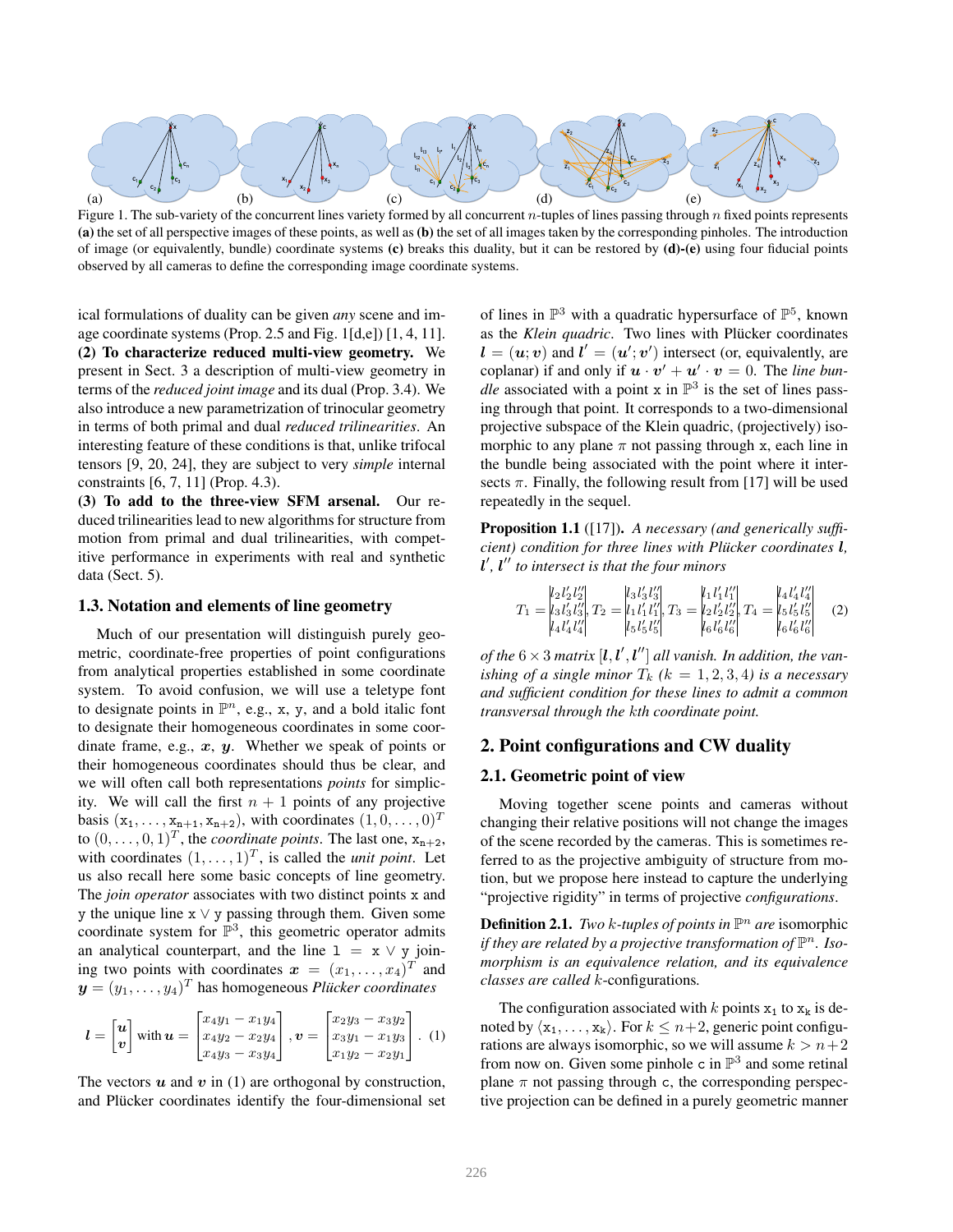

Figure 2. Image point and viewing ray configurations are isomorphic and independent of the retinal plane.

as the mapping that associates with any point  $x \neq c$  in  $\mathbb{P}^3$ the point y where the viewing ray joining c to x intersects  $\pi$ . In turn, this mapping induces an isomorphism between k-configurations of points in different image planes  $\pi$  and  $\pi'$ , and a second isomorphism between these and the corresponding  $k$ -configurations of visual rays through c, seen as elements of a line bundle (Fig. 2). This is of course just a retelling of a familiar story in the language of configurations. But it also shows that perspective projection may be viewed as a mapping between the *scene* configurations  $\langle x_1, \ldots, x_k, c \rangle$  that determine the visual rays c  $\vee x_i$  and their *image* counterparts  $\langle y_1, \ldots, y_k \rangle$ . We will sometimes write a scene configuration as  $\langle x_1, \ldots, x_k | c \rangle$  instead of  $\langle x_1, \ldots, x_k, c \rangle$  to emphasize that the last point is viewed as a pinhole. In this setting, swapping the roles of pinhole and scene point results in permuting the corresponding elements of a scene configuration. The effect of permutations on point configurations can be described in terms of so-called *Cremona transformations* of  $\mathbb{P}^3$ , as explained by Coble in a paper from 1915 [2] (see also [3] for a more recent account on this topic). As we will argue in the next section, the analytical map  $(x_1, x_2, x_3, x_4)^T \rightarrow (x_1^{-1}, x_2^{-1}, x_3^{-1}, x_4^{-1})^T$ that is used in the standard formulation of CW duality is indeed an example of a Cremona transformation. For the moment, we can state the following more general geometric result that follows from Coble's theory (see [2, Sect. 7] or [3, Chap. 6]).

**Lemma 2.2.** *If* Z =  $(z_1, \ldots, z_4)$  *is a quadruple of fixed points of* P 3 *in general position, then there exists a family of birational involutions*  $T_z : \mathbf{x} \mapsto \hat{\mathbf{x}}$  *(Cremona involutions), defined on a dense open set of* P 3 *, such that for any points* x *and* y *in that set*  $\langle z_1, z_2, z_3, z_4, x, y \rangle = \langle z_1, z_2, z_3, z_4, \hat{y}, \hat{x} \rangle$ *holds (with equality as configurations). Any two such involutions are related by a projective transformation of* P 3 *that fixes* Z*.*

Note that this statement does not involve pinholes and scene points. However, we obtain as an immediate corollary a geometric and coordinate-free formulation of Carlsson-Weinshall duality, valid for any Cremona involution associated with a quadruple of points Z.



Figure 3. Geometric Carlsson-Weinshall duality between scene point and pinhole configurations.

**Proposition 2.3** (Figure 3). *If*  $x \mapsto \hat{x}$  *is a Cremona involution relative to a quadruple*  $Z = (z_1, \ldots, z_4)$ *, then any two scene configurations*  $\langle z_1, z_2, z_3, z_4, x | c \rangle$  *and*  $\langle z_1, z_2, z_3, z_4, \hat{c} | \hat{x} \rangle$  *are equal, and thus give rise to the same image configuration*  $\langle y_1, \ldots, y_4, y \rangle$ *. Here* y *can be thought of as either the projection of* x *from* c *or that of*  $\hat{c}$ *from*  $\hat{x}$ *.* 

#### 2.2. Analytical point of view

Let us now introduce a local parameterization of the space of k-configurations in  $\mathbb{P}^n$ , with  $k > n + 2$ : we pick  $n + 2$  of the points and assign them arbitrary but fixed homogeneous coordinates (it is often convenient, *but by no means necessary*, to choose these points as a basis for  $\mathbb{P}^n$ ). Assuming that the points are in general position and the coordinates assigned to any  $n + 1$  of them are linearly independent, this uniquely defines a coordinate system for  $\mathbb{P}^n$ , dependent on the choice of the  $n + 2$  points, but *intrinsic* to the whole configuration. In particular, the coordinates of the  $k - n - 2$  remaining points can be used to parameterize the configuration. In our setting, this translates into assigning arbitrary coordinates to the four fixed points  $z_1$ to  $z_4$  in the form of a  $4 \times 4$  matrix  $\mathbf{Z} = [\mathbf{z}_1, \mathbf{z}_2, \mathbf{z}_3, \mathbf{z}_4]$ , and assigning to the pinhole arbitrary coordinates c. This freezes the coordinate system of  $\mathbb{P}^3$  and provides a parameterization of the configurations  $\langle z_1, \ldots, z_4, x | c \rangle$  using the coordinates  $x$  of the point x. We also pick the four visual rays  $1_1$  to  $1_4$  joining the pinhole to the points  $z_1$  to  $z_4$  as reference points for the corresponding bundle, and assign them arbitrary coordinates in the form of a  $3 \times 4$  matrix  $U = [\boldsymbol{u}_1, \boldsymbol{u}_2, \boldsymbol{u}_3, \boldsymbol{u}_4]$ . This freezes the coordinate frame for the bundle and provides a parameterization for the configurations  $\langle 1_1, \ldots, 1_4, 1 \rangle$  of its lines by the coordinates u of the ray l. This also provides, of course, a parameterization of the configurations  $\langle y_1, \ldots, y_4, y \rangle$  of the corresponding image points using the coordinates  $u$  of the point y. The following result follows from some straightforward computations (see the supplementary material for details).

Proposition 2.4. *Given arbitrary general matrices* U *and* Z*, the perspective projection associated with pinhole* c *can be represented analytically as the projective map* Pc *from*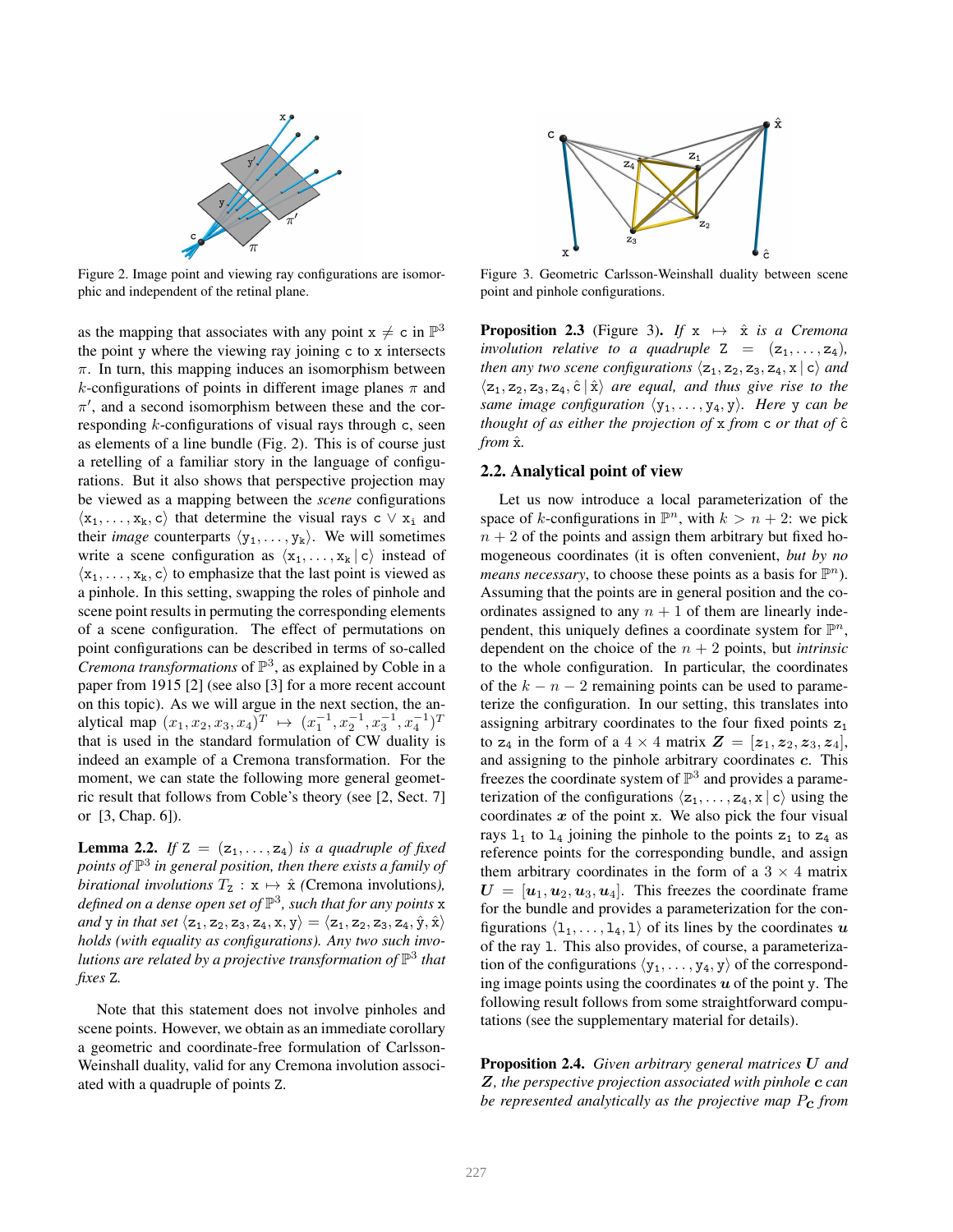$\mathbb{P}^3$  to  $\mathbb{P}^2$  defined by<sup>1</sup>

$$
P_{\mathbf{C}}(\mathbf{x}) = [\mathbf{u}_1, \mathbf{u}_2, \mathbf{u}_3, \mathbf{u}_4] \begin{bmatrix} \frac{|\mathbf{x}, \mathbf{z}_2, \mathbf{z}_3, \mathbf{z}_4|}{|\mathbf{C}, \mathbf{z}_2, \mathbf{z}_3, \mathbf{z}_4|} \\ \frac{|\mathbf{z}_1, \mathbf{x}, \mathbf{z}_3, \mathbf{z}_4|}{|\mathbf{z}_1, \mathbf{C}, \mathbf{z}_3, \mathbf{z}_4|} \\ \frac{|\mathbf{z}_1, \mathbf{z}_2, \mathbf{C}, \mathbf{z}_4|}{|\mathbf{z}_1, \mathbf{z}_2, \mathbf{C}, \mathbf{z}_4|} \\ \frac{|\mathbf{z}_1, \mathbf{z}_2, \mathbf{z}_3, \mathbf{z}_4|}{|\mathbf{z}_1, \mathbf{z}_2, \mathbf{z}_3, \mathbf{C}|} \end{bmatrix},
$$
(3)

*where we assume wlog that the coordinates vectors*  $\mathbf{u}_i$  *have been scaled so*  $u_1 + u_2 + u_3 + u_4 = 0$ *.* 

For  $\mathbf{Z} = \text{Id}_4$  and  $\mathbf{U} = [\text{Id}_3, -\mathbf{1}_3]$ , we have that  $P_{\mathbf{C}}(\mathbf{x}) =$  $(x_1/c_1, x_2/c_2, x_3/c_3, x_4/c_4)^T$ , and the projection matrix associated with Pc is the *reduced camera model* appearing in different guises in [1, 4, 11]:

$$
P_{\mathbf{C}} = \begin{bmatrix} 1/c_1 & 0 & 0 & -1/c_4 \\ 0 & 1/c_2 & 0 & -1/c_4 \\ 0 & 0 & 1/c_3 & -1/c_4 \end{bmatrix}, \text{ or } P_{\mathbf{C}}(\mathbf{x}) = \begin{bmatrix} x_1/c_1 \\ x_2/c_2 \\ x_3/c_3 \\ x_4/c_4 \end{bmatrix}.
$$

This equation is symmetric in x and  $\hat{c}$ , where  $y \mapsto \hat{y} =$  $(y_1^{-1}, y_2^{-1}, y_3^{-1}, y_4^{-1})^T$  is the *standard Cremona involution*. This is a Cremona transformation in the sense of Lemma 2.2 since one easily sees that two sextuples  $z_1, \ldots, z_4, y_1, y_2$ and  $z_1, \ldots, z_4, \hat{y}_2, \hat{y}_1$  are always related by a projective transformation of  $\mathbb{P}^3$ . More generally, we have the following result, which can be shown by direct computations (see the supplementary material).

Proposition 2.5 (Analytical Carlsson-Weinshall duality). *The rational map of*  $\mathbb{P}^3$  given by

$$
\hat{\bm{y}} = \bm{Z} \left[ \frac{1}{|\bm{y} \bm{z}_2 \bm{z}_3 \bm{z}_4|}, \frac{1}{|\bm{z}_1 \bm{y} \bm{z}_3 \bm{z}_4|}, \frac{1}{|\bm{z}_1 \bm{z}_2 \bm{y} \bm{z}_4|}, \frac{1}{|\bm{z}_1 \bm{z}_2 \bm{z}_3 \bm{y}|} \right]^T_{(5)}
$$

is a Cremona involution relative to the points in  $\mathbb{P}^3$  with co*ordinates* Z*. Using this* Z *and arbitrary image coordinates* U in (3), we have that  $P_{\mathbf{C}}(\mathbf{x}) = P_{\hat{\mathbf{x}}}(\hat{\mathbf{c}})$ .

## 3. Reduced multi-view geometry

We now restrict our study to the case where  $Z = \mathrm{Id}_4$ and  $U = [Id_3, -1_3]$  so that all cameras can be represented by projection matrices in the "standard" reduced form of Eq.  $(4)$ , and thus identify from now on scene points x and their images y with their coordinates x and u in  $\mathbb{P}^3$  and  $\mathbb{P}^2$ .

### 3.1. Reduced joint images

Let S denote the set of triples  $(c, x, u)$  in  $\mathbb{P}^3 \times \mathbb{P}^3 \times \mathbb{P}^2$ such that  $P_c(x) = u$  where  $P_c$  is a reduced camera as in (4). For fixed c and x, there is of course a single  $u$  such that  $(c, x, u)$  belongs to S. More generally, we have the



Figure 4. The twisted cubic formed by the points c such that  $c \vee x$ has constant coordinates relative to c  $\vee$  z<sub>1</sub>, c  $\vee$  z<sub>2</sub>, c  $\vee$  z<sub>3</sub>, c  $\vee$  z<sub>4</sub>.

following result which describes the set  $S$  (see the supplementary material for details).

Proposition 3.1. (1) *For fixed* c *and* u*, the set of points* x such that  $(c, x, u)$  belongs to S is a line with Plücker *coordinates*

$$
\boldsymbol{\xi} = Q_{\mathbf{c}} \boldsymbol{u} \text{ where } Q_{\mathbf{c}} = \begin{bmatrix} c_1 c_4 & 0 & 0 \\ 0 & c_2 c_4 & 0 \\ 0 & 0 & c_3 c_4 \\ 0 & -c_2 c_3 & c_2 c_3 \\ c_1 c_3 & 0 & -c_1 c_3 \\ -c_1 c_2 & c_1 c_2 & 0 \end{bmatrix}. \tag{6}
$$

(2) *For fixed*  $x$  *and*  $u$ *, the set of points*  $c$  *such that*  $(c, x, u)$ *belongs to* S *is a twisted cubic passing through*  $z_1, \ldots, z_4$ *and* x *(Fig. 4).*

Variants of this proposition can be found in [1, 4, 11]. The formula for  $Q_{\mathbf{C}}$  in Eq. (6) is of course an instance of the classical (transposed) line projection matrix. It will play a key role in the rest of this presentation. We now consider *n* pinholes  $c_1, \ldots, c_n$ , and the associated reduced cameras  $P_{\mathbf{C}_1}, \ldots, P_{\mathbf{C}_n}$ . Following [21, 23], we describe the geometry of these cameras using the *joint image* in  $(\mathbb{P}^2)^n$ .

**Definition 3.2.** *The reduced joint image*  $V_Z(c_1, \ldots, c_n)$  *as*sociated with *n* fixed pinholes  $c_1, \ldots, c_n$  is the set of *n*tuples  $(\boldsymbol{u}_1, \dots, \boldsymbol{u}_n)$  in  $(\mathbb{P}^2)^n$  such that the corresponding *visual rays are concurrent or, equivalently, such that there exists some point*  $\boldsymbol{x}$  *such that*  $(c_i, \boldsymbol{x}, \boldsymbol{u}_i)$  *belongs to S.* 

The reduced joint image is a special case of Triggs's joint image [23] where image (or bundle) basis points are in correspondence. Projective transformations of  $\mathbb{P}^3$  do not affect the joint image, so  $V_Z(c_1, \ldots, c_n)$  is completely determined by  $\langle c_1, \ldots, c_n, z_1, \ldots, z_4 \rangle$  (Fig. 5, left). Let us now consider instead *n* fixed scene points  $x_1, \ldots, x_n$ .

Definition 3.3. *The* dual *reduced joint image*  $V_Z(\boldsymbol{x}_1,\ldots,\boldsymbol{x}_n)$  *associated with n scene points*  $\boldsymbol{x}_1,\ldots,\boldsymbol{x}_n$ is the set of n-tuples  $(\boldsymbol{u}_1, \dots, \boldsymbol{u}_n)$  in  $(\mathbb{P}^2)^n$  that are image *coordinates for the points*  $x_1, \ldots, x_n$  *for some reduced camera* Pc *with (unknown) pinhole* c *or, equivalently, such* that there exists some point  $\boldsymbol{c}$  such that  $(\boldsymbol{c},\boldsymbol{x}_i,\boldsymbol{u}_i)$  belongs *to* S*. Note that this condition imposes that* n *twisted cubics passing through*  $z_1, z_2, z_3, z_4$  *intersect at a point c.* 

<sup>&</sup>lt;sup>1</sup>Although  $P_c$  obviously depends on  $U$  and  $Z$ , we leave this dependency implicit in the notation to avoid clutter.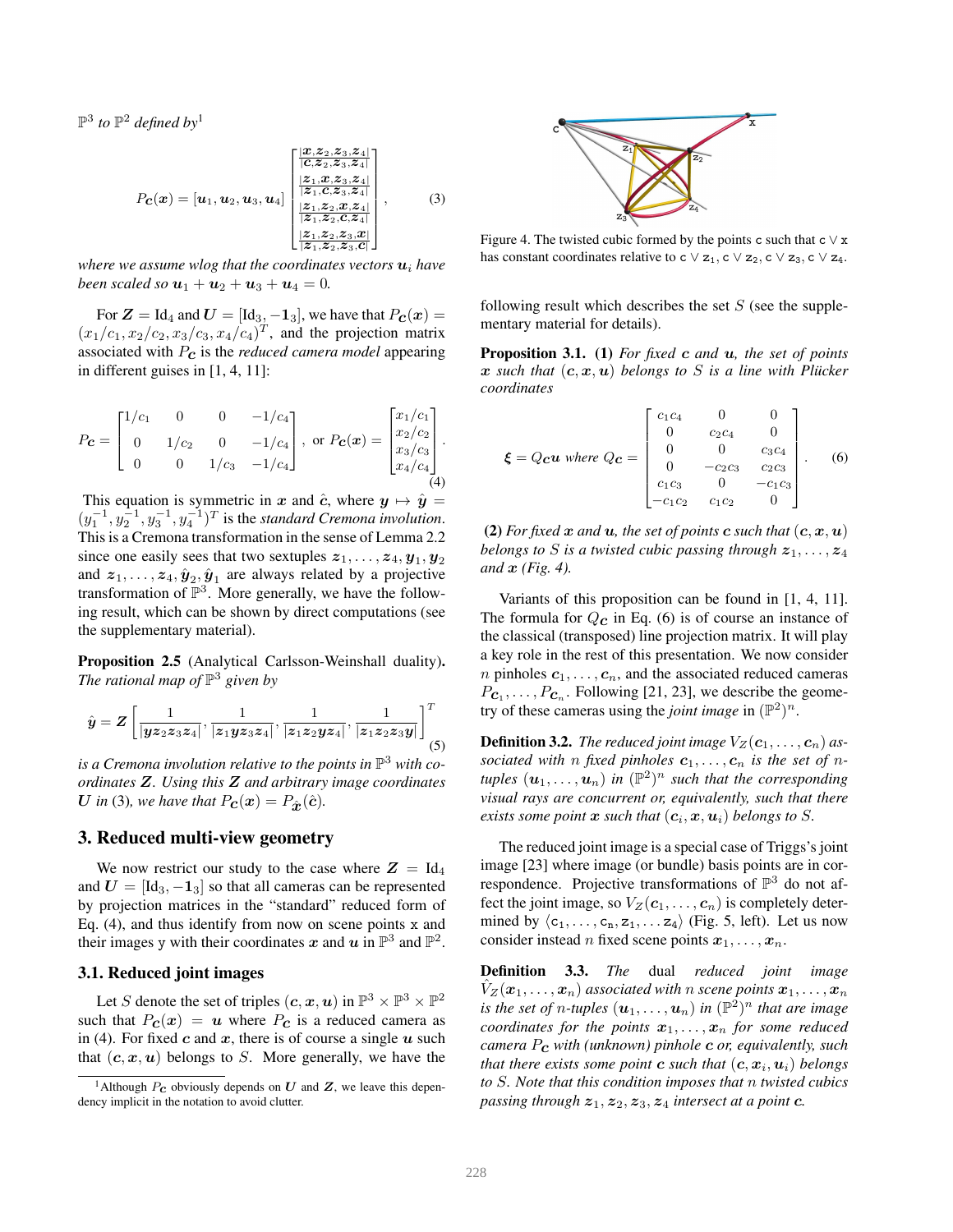

Figure 5. Left: A reduced joint image characterizes all converging visual rays from three pinholes. Right: A dual reduced joint image characterizes all perspective images of three scene points.

The set  $V_Z(\mathbf{x}_1, \ldots, \mathbf{x}_n)$  characterizes all perspective images of  $n$  fixed points (Fig. 5, right). It is invariant to projective transformations of  $\mathbb{P}^3$ , and completely determined by  $\langle x_1, \ldots, x_n, z_1, \ldots z_4 \rangle$  in  $\mathbb{P}^3$ . Algebraic characterizations of dual multi-view constraints are mostly absent from the literature (see [14] for an exception), but the following result is an immediate corollary of CW duality.

Proposition 3.4. *The dual reduced joint image associated with n scene points*  $x_1, \ldots, x_n$  *is the reduced joint image* associated with their images  $\hat{x}_1, \ldots, \hat{x}_n$  under any Cre*mona involution relative to*  $z_1$ ,  $z_2$ ,  $z_3$ ,  $z_4$ .

In particular, like their primal counterparts [21], dual joint images induce multilinear constraints on point correspondences.

### 3.2. Reduced multilinearities

Let us now apply the general approach presented so far to the bilinear and trilinear constraints associated with point correspondences for reduced cameras of the form (4). Given two image points  $u$  and  $u'$  associated with cameras with pinholes  $c$  and  $c'$ , a necessary and sufficient condition for  $u$  and  $u'$  to form a correspondence is that the visual rays  $l = Q_{\mathbf{C}} u$  and  $l' = Q_{\mathbf{C'}} u'$  intersect each other or, equivalently,  $(l | l') = 0$ . This immediately yields a bilinear relation  $\mathbf{u}^T F \mathbf{u}' = 0$ . When  $\mathbf{c} = \mathbf{1}_4$ , F is the *reduced fundamental matrix* of [1, 11] (see also [4]). In turn, substituting  $\hat{x}', \hat{x}''$  for  $\mathbf{c}', \mathbf{c}''$  in this equation, we also obtain the expression for the reduced *dual fundamental matrix*, which characterizes the dual reduced joint image  $\hat{V}_Z(\boldsymbol{x}, \boldsymbol{x}')$  for two fixed scene points  $x, x'$ . We can use the same approach to characterize correspondences in three images. Indeed, substituting  $Q_{\mathcal{C}}\mathcal{u}$ ,  $Q_{\mathcal{C}}\mathcal{u}'$ , and  $Q_{\mathcal{C}}\mathcal{u}''$  to  $l$ ,  $l'$  and  $l''$  in Eq. (2) from Prop. 1.1 immediately yields the following result.

**Proposition 3.5.** Taking  $\mathbf{c} = (1, 1, 1, 1)^T$ , a necessary (and *generically sufficient) condition for* u*,* u ′ *and* u ′′ *to form a correspondence for the reduced cameras*  $P_c$ ,  $P_c$ ,  $P_c$ <sup>*, is*</sup> *that the four determinants*  $T_1$  *to*  $T_4$ *, respectively given by* 

|  | $\begin{array}{l} [u_2,\hat{c}'_3u'_2,\hat{c}''_3u''_2] \quad [u_3,\hat{c}'_1u'_3,\hat{c}''_1u''_3] \quad [u_1,\hat{c}'_2u'_1,\hat{c}''_2u''_1] \quad [v_1,\hat{c}'_1v'_1,\hat{c}''_1v''_1] \\ [u_3,\hat{c}'_2u'_3,\hat{c}''_2u''_3] , \quad [u_1,\hat{c}'_3u'_1,\hat{c}''_3u''_1] , \quad [u_2,\hat{c}'_1u'_2,\hat{c}''_1u''_2] , \quad [v_2,\hat{c$ |    |
|--|-------------------------------------------------------------------------------------------------------------------------------------------------------------------------------------------------------------------------------------------------------------------------------------------------------------------------------------------------------|----|
|  |                                                                                                                                                                                                                                                                                                                                                       |    |
|  |                                                                                                                                                                                                                                                                                                                                                       |    |
|  |                                                                                                                                                                                                                                                                                                                                                       | 7) |

*all vanish, with*  $v_i = u_{i+2} - u_{i+1}$ ,  $v'_i = u'_{i+2} - u'_{i+1}$  and  $v''_i = u''_{i+2} - u''_{i+1}$ , and index addition modulo 3.

The proposition follows immediately from (2) and the form of the matrix  $Q_c$ . Its dual involves three scene points  $x, x', x''$  instead of three pinholes, and is obtained by substituting  $\hat{x}$  for c in the primal trilinearities from Prop. 3.5.

**Proposition 3.6.** Taking  $x = (1, 1, 1, 1)^T$ , a necessary *(and generically sufficient) condition for* u*,* u ′ *and* u ′′ *to be projections of*  $x, x', x''$  *for a reduced camera<sub>.</sub> P<sub>C</sub> (for* some unknown **c**) is that the four determinants  $\hat{T}_1$  to  $\hat{T}_4$ , *respectively given by*

$$
u_2, x_3'u_2', x_3''u_2'' | u_3, x_1'u_3', x_1''u_3'' | u_1, x_2'u_1', x_2''u_1'' | v_1, x_1'v_1', x_1''v_1'' u_3, x_2'u_3', x_2''u_3'' | u_1, x_3'u_1', x_3''u_1'' | u_2, x_1'u_2', x_1''u_2'', u_2''| v_2, x_2'v_2', x_2''v_2'' v_1, x_4'v_1', x_4''v_1'' | v_2, x_4'v_2', x_4'v_2'' | v_3, x_4'v_3', x_4''v_3'' | v_3, x_3'v_3', x_3''v_3''
$$
\n
$$
(8)
$$

*all vanish.*

#### 4. Algebraic constraints on trilinearities

In this section, we investigate the special primal and dual trilinear conditions (7) and (8). In particular, we show that the coefficients of these polynomial forms are subject to very *simple* algebraic constraints. This contrasts with the classical trifocal tensor and the induced trilinearities [9, 20, 24], which also characterize correspondences among three views, but are known to satisfy very complex internal constraints [6, 7, 11]. This feature suggests that the coefficients of our trilinearities can be estimated easily from image data and used in reconstruction algorithms. This will be confirmed by our experiments in Section 5.

Our first observation is that the conditions (7) and (8) can be seen as polynomials in the "mixed" coordinates  $u$ 's and  $v$ 's (as defined in Prop. 3.5), or also in the "pure" image coordinates  $u$ 's (by replacing the  $v$ 's with the corresponding expressions). Depending on this choice of variables, the trilinearities have different coefficients. These coefficients are related by a (non-invertible) linear transformation but present some differences, as shown next.

#### 4.1. Trilinearities in mixed coordinates

The four reduced primal trilinearities in "mixed" coordinates  $u$ 's and  $v$ 's can be written explicitly as follows

$$
T_1 = -\rho_{23}v_1u_3'u_2'' + \rho_{24}u_2u_3'v_1'' + \rho_{32}v_1u_2'u_3''
$$
  
\n
$$
-\rho_{34}u_3u_2'v_1'' - \rho_{42}u_2v_1'u_3'' + \rho_{43}u_3v_1'u_2'',
$$
  
\n
$$
T_2 = \rho_{13}v_2u_3'u_1'' - \rho_{14}u_1u_3'v_2'' - \rho_{31}v_2u_1'u_3''
$$
  
\n
$$
+\rho_{34}u_3u_1'v_2'' + \rho_{41}u_1v_2'u_3'' - \rho_{43}u_3v_2'u_1'',
$$
  
\n
$$
T_3 = -\rho_{12}v_3u_2'u_1'' + \rho_{14}u_1u_2'v_3'' + \rho_{21}v_3u_1'u_2''
$$
  
\n
$$
-\rho_{24}u_2u_1'v_3'' - \rho_{41}u_1v_3'u_2'' + \rho_{42}u_2v_3'u_1'',
$$
  
\n
$$
T_4 = \rho_{12}v_3v_1'v_2'' - \rho_{13}v_2v_1'v_3'' - \rho_{21}v_3v_2'v_1''
$$
  
\n
$$
+\rho_{23}v_1v_2'v_3'' + \rho_{31}v_2v_3'v_1'' - \rho_{32}v_1v_3'v_2'',
$$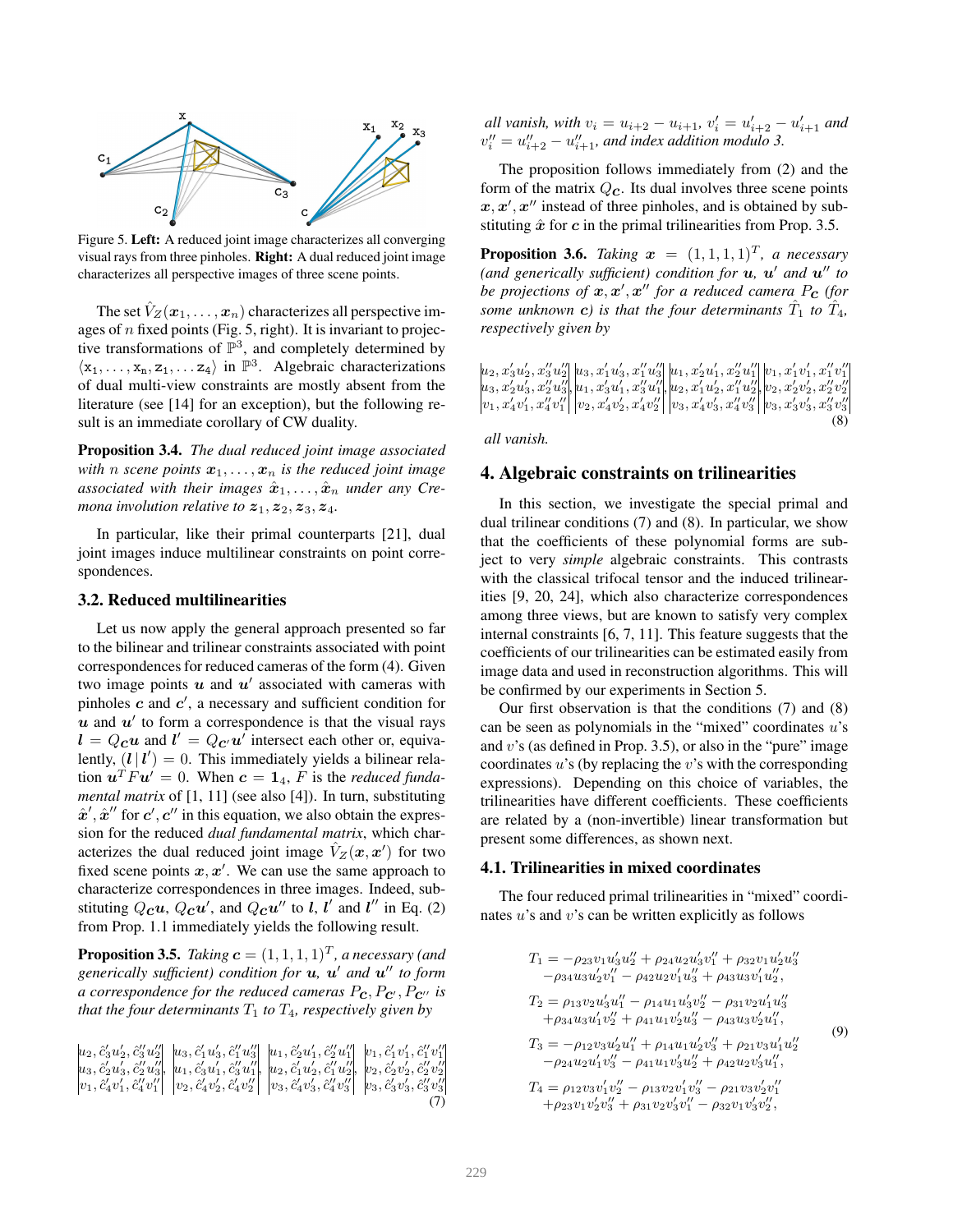with  $\rho_{ij} = \hat{c}'_i \hat{c}''_j$ . The six non-zero coefficients of  $T_i$  are  $\rho_{jk}$ with j, k distinct in  $\{1, 2, 3, 4\} \setminus \{i\}$ . Hence, sextuples of valid coefficients for  $T_i$  are vectors in  $\mathbb{R}^6$  that have no zero entries and can be written in the form  $(a_i b_j)_{i \neq j}$  with  $a, b$ in  $\mathbb{R}^3$ . These vectors are completely characterized by the following result.

**Proposition 4.1.** *A vector*  $\mathbf{d} = (d_{12}, d_{13}, d_{23}, d_{21}, d_{31}, d_{32})$ in  $\mathbb{R}^6$  can be written as  $d_{ij} = a_i b_j$  for some vectors  $\mathbf{a} = (a_1, a_2, a_3)^T, \mathbf{b} = (b_1, b_2, b_3)^T$  in  $\mathbb{R}^3$  if and only if  $d_{12}d_{23}d_{31} = d_{21}d_{32}d_{13}$  *holds.* 

*Proof.* By replacing  $d_{ij}$  with  $a_i b_j$ , we see that the condition is necessary. Conversely, if an element (say)  $d_{12}$  of d is not zero and d satisfies the condition, we can always set  $a_1 = 1$ and solve for all the remaining entries.  $\Box$ 

The coefficients of each trilinearity are thus constrained by a single cubic relation. On the other hand, each pair of trilinearities shares two coefficients, so we expect additional constraints for the consistency of  $T_1, \ldots, T_4$ . This is relevant for the reconstruction method that will be described in Section 5, in which the trilinearities (7) evaluated on point correspondences are treated as linear conditions on a single vector  $\rho = (\rho_{ij})$  in  $\mathbb{R}^{12}$ , such that  $\rho_{ij} = \hat{c}_i' \hat{c}_j''$  with distinct i, j in  $\{1, 2, 3, 4\}$ . In this case, the conditions for  $\rho$  in  $\mathbb{R}^{12}$  to be a valid solution are given by the following result. The proof is analogous to that of Prop. 4.1. We refer to the supplementary material for details.

**Proposition 4.2.** A vector  $\mathbf{d} = (d_{ij})$  in  $\mathbb{R}^{12}$  with no zero *entries can be written as*  $d_{ij} = a_i b_j$  *for some vectors*  $\boldsymbol{a} = (a_1, a_2, a_3, a_4)^T, \boldsymbol{b} = (b_1, b_2, b_3, b_4)^T$  in  $\mathbb{R}^3$  if and *only if*  $d_{ij}d_{kl} = d_{il}d_{kj}$  *holds for all permutations*  $(i, j, k, l)$ *of* (1, 2, 3, 4)*.*

#### 4.2. Trilinearities in image coordinates

A reduced trilinearity expressed in terms of mixed  $u$ 's and v's has very simple coefficients, but its variables are not independent. We now describe the trilinearities in pure image coordinates. Remarkably, the internal constraints of each trilinearity are completely *linear* in this setting. To simplify our presentation, we focus on the trilinearity  $T_1$ . The trilinearities  $T_2, T_3$  are identical to  $T_1$  up to permutation of indices. The trilinearity  $T_4$  has a different analytical form, but it encodes the same geometric information and also enjoys similar properties. A general treatment of all the trilinearities can be found in the supplementary material.

A simple computation shows that

$$
T_1 = (-\hat{c}'_3 \hat{c}''_2 + \hat{c}'_4 \hat{c}''_2) u_2 u'_2 u''_3 + (\hat{c}'_2 \hat{c}''_3 - \hat{c}'_2 \hat{c}''_4) u_2 u'_3 u''_2 +
$$
  
\n
$$
(-\hat{c}'_4 \hat{c}''_2 + \hat{c}'_2 \hat{c}''_4) u_2 u'_3 u''_3 + (-\hat{c}'_4 \hat{c}''_3 + \hat{c}'_3 \hat{c}''_4) u_3 u'_2 u''_2 +
$$
  
\n
$$
(\hat{c}'_3 \hat{c}''_2 - \hat{c}'_3 \hat{c}''_4) u_3 u'_2 u''_3 + (-\hat{c}'_2 \hat{c}''_3 + \hat{c}'_4 \hat{c}''_3) u_3 u'_3 u''_2.
$$
\n(10)

The six non-zero coefficients are linear combinations of the scalars  $\rho_{ij} = \hat{c}'_i \hat{c}''_j$ . We now address the internal constraints that are satisfied by these coefficients.

**Proposition 4.3.** If we allow  $\hat{c}'$ ,  $\hat{c}''$  to take complex values, *then a vector* τ *in* R 6 *represents a set of feasible coefficients for*  $T_1$  *in* (10) *if and only if its elements sum to zero. In this case, up to scale factors, there are* two *pairs of (possibly complex)* solutions for  $(\hat{c}'_2, \hat{c}'_3, \hat{c}'_4)^T$  and  $(\hat{c}''_2, \hat{c}''_3, \hat{c}''_4)^T$ .

*Proof sketch.* We write  $\tau = (\tau_{ijk})$  with  $\tau_{ijk}$  being the coefficient of  $u_i u'_j u''_k$  in  $T_1$ . It follows from (10) that it is necessary for the elements of  $\tau$  to sum to zero. For the converse, we note that  $\tau = A \rho_1$ , where

$$
\boldsymbol{\tau} = \begin{bmatrix} \tau_{223} \\ \tau_{232} \\ \tau_{233} \\ \tau_{322} \\ \tau_{332} \\ \tau_{332} \end{bmatrix}, A = \begin{bmatrix} 0 & 0 & -1 & 0 & 1 & 0 \\ 1 & -1 & 0 & 0 & 0 & 0 \\ 0 & 1 & 0 & 0 & -1 & 0 \\ 0 & 0 & 0 & 1 & 0 & -1 \\ 0 & 0 & 1 & -1 & 0 & 0 \\ -1 & 0 & 0 & 0 & 0 & 1 \end{bmatrix}, \boldsymbol{\rho}_1 = \begin{bmatrix} \rho_{23} \\ \rho_{24} \\ \rho_{32} \\ \rho_{43} \\ \rho_{42} \\ \rho_{43} \end{bmatrix}. (11)
$$

The matrix  $A_1$  has rank 5 and its rows and columns sum to zero. In particular, a solution  $\rho_1$  of Eq. (11) can always be written as  $\rho_1 = \rho_0 + t \mathbf{1}_6$  for some scalar t, where  $\rho_0$ is any solution of  $\tau = A\rho_0$ . Such  $\rho_0$  always exists if the elements of  $\tau$  sum to zero. In order for  $\tau$  to be a valid set of coefficients, the vector  $\rho_1$  must factor as  $\hat{c}'_i \hat{c}''_j$ . According to Prop. 4.1, this corresponds to a single equation in the entries  $\rho_{ij}$ , which we can use to solve for t. Moreover, while this equation was cubic in  $\rho_{ij}$ , it is easy to see that there is a cancellation of the term  $t^3$ , so we are left with a quadratic equation in  $t$ . Each of the two (possibly complex) solutions to this equation determines up to scale the vectors  $(\hat{c}_2', \hat{c}_3', \hat{c}_4')^T$  and  $(\hat{c}_2'', \hat{c}_3'', \hat{c}_4'')^T$ .  $\Box$ 

Although the solutions in Prop. 4.3 may in principle be complex conjugate, they will be real when the vector  $\tau$  is estimated from exact correspondences, and remain real under small perturbations. We also note that the statement of Prop. 4.3 holds without modifications for trilinearities  $T_2, T_3$ . In the case of  $T_4$ , there are 24 non-zero coefficients rather than six, but these are also only constrained by linear conditions (in all cases, the set of valid coefficients is a vector space of dimension five).

The fact that the coefficients of each trilinearity are not subject to non-linear constraints may seem surprising. One way to justify this property is to point out the close relationship between our trilinearities and *2D trifocal tensors*. These  $(2 \times 2 \times 2)$ -tensors characterize correspondences for triples of projections from  $\mathbb{P}^2$  to  $\mathbb{P}^1$ . It was shown by Quan [19] that the entries of these tensors are also not bound by any internal constraints. In the supplementary material, we argue that the reduced trilinearities can be obtained by composing a 2D trifocal tensor with linear changes of coordinates. The idea behind this fact is that,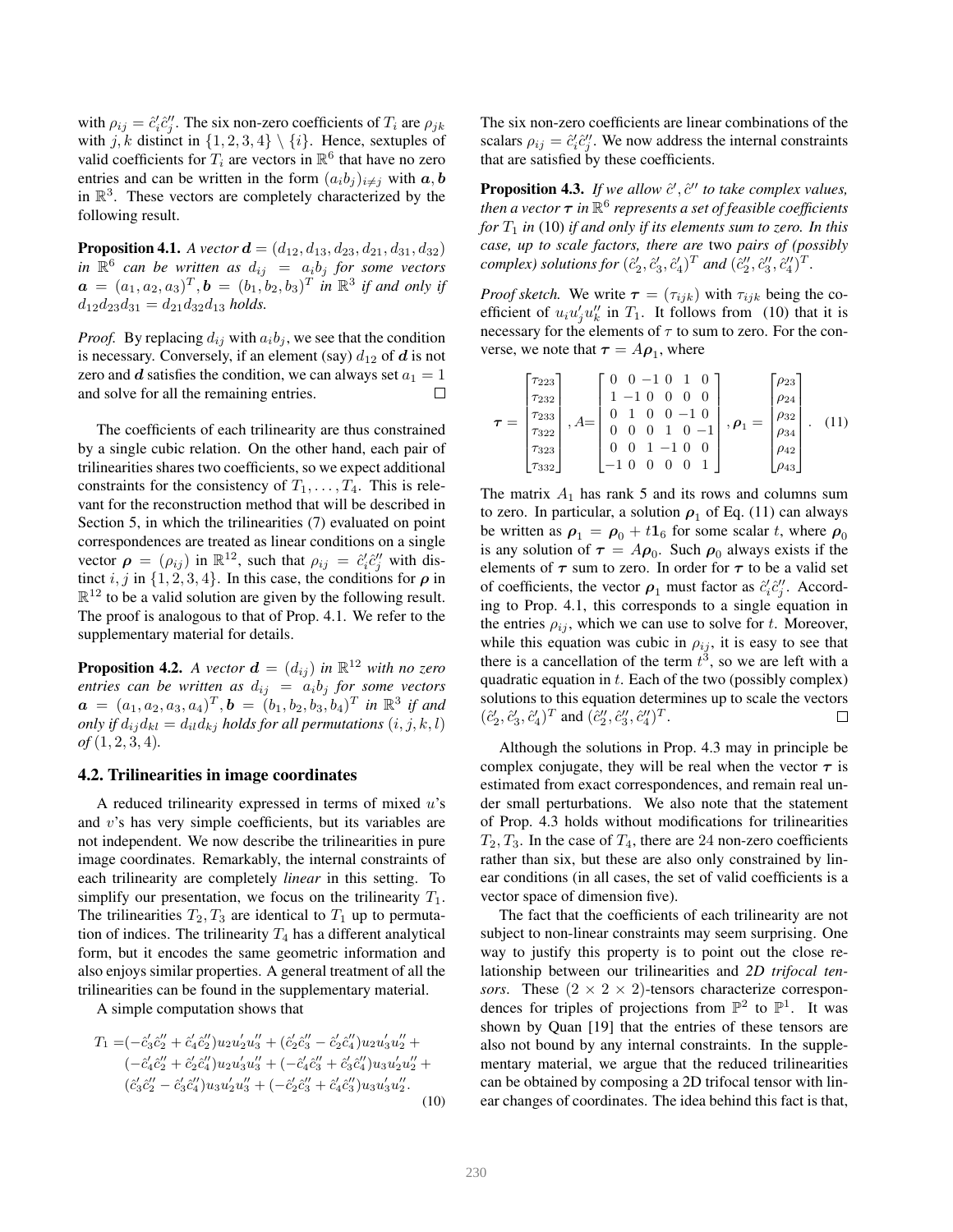

Figure 6. Trilinearities express the condition that three coplanar lines intersect. These are the projections from  $z_k$  of three viewing rays converging at some scene point  $x$  in the primal case (left), and some pinhole  $c$  in the dual one (right).

according to Prop. 1.1 [22], each trilinarity  $T_i$  imposes the condition that three viewing rays admit a common transversal passing through the point  $z_i$ . If we fix a retinal plane with appropriate coordinates, this is the same as requiring three coplanar lines to meet at a point, which is the condition imposed by a 2D trifocal tensor. See Fig. 6 and the supplementary material for details.

## 5. A quasi-linear three-view SFM algorithm

We now show that the four trilinearities (primal or dual) can be used to solve structure from motion when sufficient correspondences are available. Let us first consider primal trilinearities. As noted in the previous section, each point correspondence imposes four linear conditions on the vector  $\rho$  whose entries are  $\rho_{ij} = \hat{c}_i^i \hat{c}_j^j$ . Given p correspondences we can stack the corresponding linear equations to form a  $4p \times 12$  matrix T and write all the constraints as  $T\rho = 0$ . However, it is easy to realize that  $T1_{12} = 0$ , independently of the image coordinates. In the absence of noise, the kernel of  $T$  is thus always at least two-dimensional, since it contains  $1_{12}$  and the "true" solution  $\rho$  to our problem. We address this issue by exploiting the special form of the vector  $ρ$ . In particular, let *e* be a vector independent of  $1<sub>12</sub>$  in the kernel, so that we may write  $\rho = e + \lambda \mathbf{1}_{12}$  for some scalar  $\lambda$ , and thus  $\rho_{ij} = \hat{c}'_i \hat{c}''_j = e_{ij} + \lambda$  for  $j \neq i$ . We have, for example  $\hat{c}_3'' = (e_{13} + \lambda)c_1' = (e_{23} + \lambda)c_2'$ , and  $\hat{c}''_4 = (e_{14} + \lambda)c'_1 = (e_{24} + \lambda)c'_2$ . This allows us to eliminate  $\lambda$ , obtaining  $(e_{23} - e_{24})\hat{c}'_1 + (e_{14} - e_{13})\hat{c}'_2 = 0$ . Collecting all similar constraints finally yields the following equations:

$$
\begin{bmatrix}\n e_{23} - e_{24}e_{14} - e_{13} & 0 & 0 \\
e_{32} - e_{34} & 0 & e_{14} - e_{12} & 0 \\
e_{42} - e_{43} & 0 & 0 & e_{13} - e_{12} \\
0 & e_{31} - e_{34}e_{24} - e_{21} & 0 \\
0 & e_{43} - e_{41} & 0 & e_{21} - e_{23} \\
0 & 0 & e_{41} - e_{42}e_{32} - e_{31}\n\end{bmatrix}\n \begin{bmatrix}\n e_{23} - e_{42}e_{41} - e_{31} & 0 & 0 \\
e_{24} - e_{34} & 0 & e_{41} - e_{21} & 0 \\
0 & e_{13} - e_{43}e_{42} - e_{12} & 0 \\
0 & e_{14} - e_{34} & 0 & e_{32} - e_{12} \\
0 & 0 & e_{14} - e_{24}e_{23} - e_{13}\n\end{bmatrix}\n \begin{bmatrix}\n e' = 0 & (13) \\
e' = 0 & (13)\n\end{bmatrix}
$$

These equations are sufficient to determine  $\hat{c}'$  and  $\hat{c}''$  and thus  $c'$  and  $c''$ . Three correspondences (in addition to the four "reference" correspondences) are necessary to obtain a unique solution for the 11 unknowns.<sup>2</sup> Note that although the vector  $\rho$  must satisfy certain algebraic constraints in order to be of the form  $\rho_{ij} = c'_i c''_j$  (see Prop. 4.2), our strategy bypasses this difficulty by directly recovering the vectors  $c'$ and  $c''$ . In other words, this "quasi-linear" method is always guaranteed to return a valid solution (which will approximate the "true" solution in the presence of noise). In practice, we pick four reference points among the (known) correspondences between these pictures, and apply appropriate image coordinate changes so they become basis points. We then use singular value decomposition and the remaining points to find the least-squares solution  $e$  of the system of equation in  $\rho$  associated with T which is orthogonal to  $1_{12}$ , and finally use Eq. (13) to compute the position of the pinholes. Linear least-squares can then be used again to reconstruct all scene points from the known pinholes and image coordinates. We repeat this process for random quadruples of reference points and a fixed number of iterations, and report the results.

The dual algorithm is very similar except that this time we fix three points  $x, x'$ , and  $x''$  instead of three images. We again repeatedly pick four random reference correspondences, and use all images (at least three) of  $x, x'$  and  $x''$ to reconstruct them. The procedure is the same as above, replacing  $c, c', c''$  with  $x, x', x''$ .

## 5.1. Preliminary experiments

We have implemented both the primal and dual versions of the proposed algorithm and we present below some preliminary experiments with real and synthetic data. We emphasize that the main thrust of our presentation is theoretical, with the objective of reaching a better understanding of multi-view geometry. We do not make any claim here of outperforming the state of the art, and our experiments are only included as a proof of concept to validate two points: (1) our algorithm gives reasonable reconstructions on real data in a least-squares setting; and (2) its primal version also gives reasonable results on synthetic data with additive Gaussian noise in a setting with only 7 correspondences.

Inria toy house data [16]. This dataset consists of 6 images of the same 38 points. It is small by any standard, but with enough views and correspondences to demonstrate both the primal and dual versions of our algorithm. It also makes it easy to visualize the results since it contains edges linking the data points (this information is of course only used for display). Figure 7 shows the reconstructions obtained for the best choice among 5, 20 and 50 different quadruples of

<sup>2</sup>The minimum number of correspondences for three-view structure from motion is six [11]. The proposed algorithm is not "minimal" and the solution is over-determined.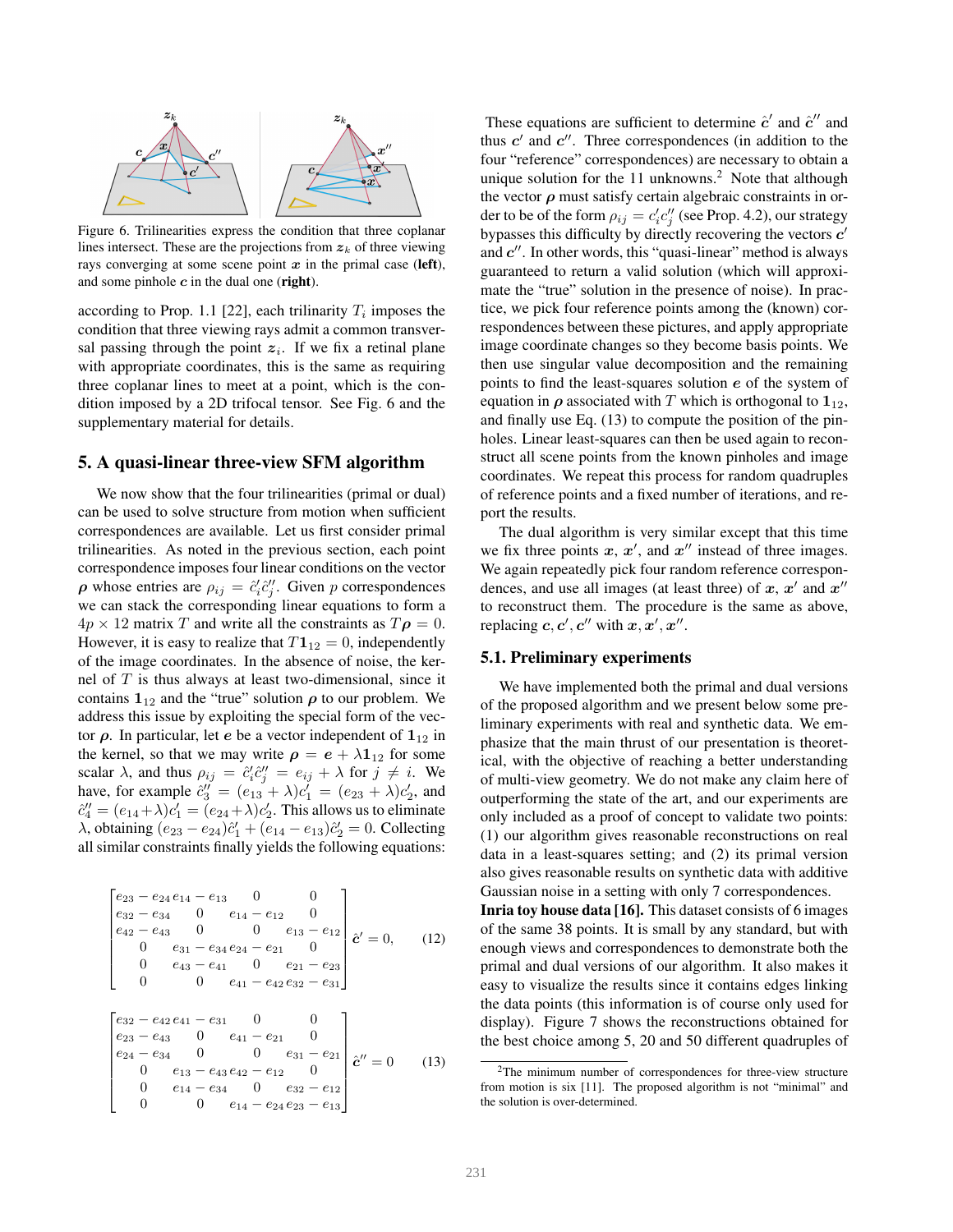reference points based on the reprojection error. The reconstructions are overlaid on the ground-truth 3D points after projective registration, along with the corresponding mean reprojection errors in pixels, and the mean relative reconstruction errors in percentage of the radius of the scene.<sup>3</sup> Reprojection errors are quite reasonable in both cases for 20 different choices, and the reconstructions themselves are also quite reasonable after 5 random choices only. For comparison, we have also tested the code for linear estimation of the trifocal tensor by Juliá and Monasse [12]<sup>4</sup>, dubbed here *3LTFT*. It yields mean reprojection and reconstruction errors of 0.7 pixel and 0.3% respectively but, unlike our method, benefits from Hartley's data preconditioning [8].



Figure 7. Experiments on the Inria house data [16]. Registered reconstruction (in red) vs. ground truth (in blue) for the primal (top) and dual (bottom) versions of our algorithm. The results are shown, from left to right, for 5, 20, and 50 different choices of image basis points.

Synthetic noisy data [12]. We have also compared our primal method with 3LTFT on synthetic data with various amounts of additive Gaussian noise. In this setting, the camera parameters are estimated from 7 correspondences from three images (the minimum number for both LTFT and our algorithm). The quality of the reconstruction is evaluated by measuring how well it predicts the reprojection of the remaining points in the dataset as well as their 3D reconstruction, once again registered to the ground truth through a homography. This is the setting where both methods could be used in practice to establish correspondences via RANSAC, for example, before a final bundle adjustment step. Following [12], we have constructed a scene consisting of 100 points randomly distributed in a cube of side 400mm observed by three  $1200 \times 1800$  35mm cameras with 50mm lenses about 1m away, and added Gaussian noise with a standard deviation  $\sigma$  varying between 0 and 2 pixel to image coordinates. Figure 8 shows the median values of the mean reprojection and reconstruction errors, given respectively in pixel and mm, for 40 random choices of the 7 point correspondences and different values of  $\sigma$ .<sup>5</sup> The 3LTFT plots are shown in black, and the curves for our method are drawn in blue, green and red for the best random draw among 5, 10, and 20 choices of 4 reference points among the original 7. As shown in Fig. 8, 3LTFT does better in general than our primal method but both algorithms give reasonable reprojection and reconstruction errors for low levels of noise.



Figure 8. Experiments with synthetic data [12]. See text for details.

## 6. Conclusion

We have proposed a new coordinate-free approach to multi-view geometry that explains Carlsson-Weinshall duality and leads to new algorithms for primal and dual structure from motion. We believe that this type of work, whose objective is to complete our understanding of the geometric underpinnings of 3D computer vision, must be pursued for a clear and unified picture of multi-view geometry to emerge. Although, we do not claim by any means to establish a new state of the art with the proposed algorithms, we also believe that our preliminary experiments demonstrate that they can serve as yet another useful toolset in the existing arsenal of approaches to SFM.

Acknowledgments. This work was supported in part by the the Inria/NYU collaboration agreement, the Louis Vuitton/ENS chair on artificial intellgence, the Inria-CMU associated team GAYA, ANR Recap, and Samsung Electronics.

<sup>&</sup>lt;sup>3</sup>Here, the "best" basis is the one minimizing the mean reprojection error over the three images, without of course using 3D ground-truth information.

<sup>4</sup>Available at https://github.com/LauraFJulia/TFT\_vs\_ Fund.

<sup>5</sup>We use the median instead of the mean because the latter is occasionally totally off course for certain choices of the 7 correspondences for both methods. See supplemental material for details.